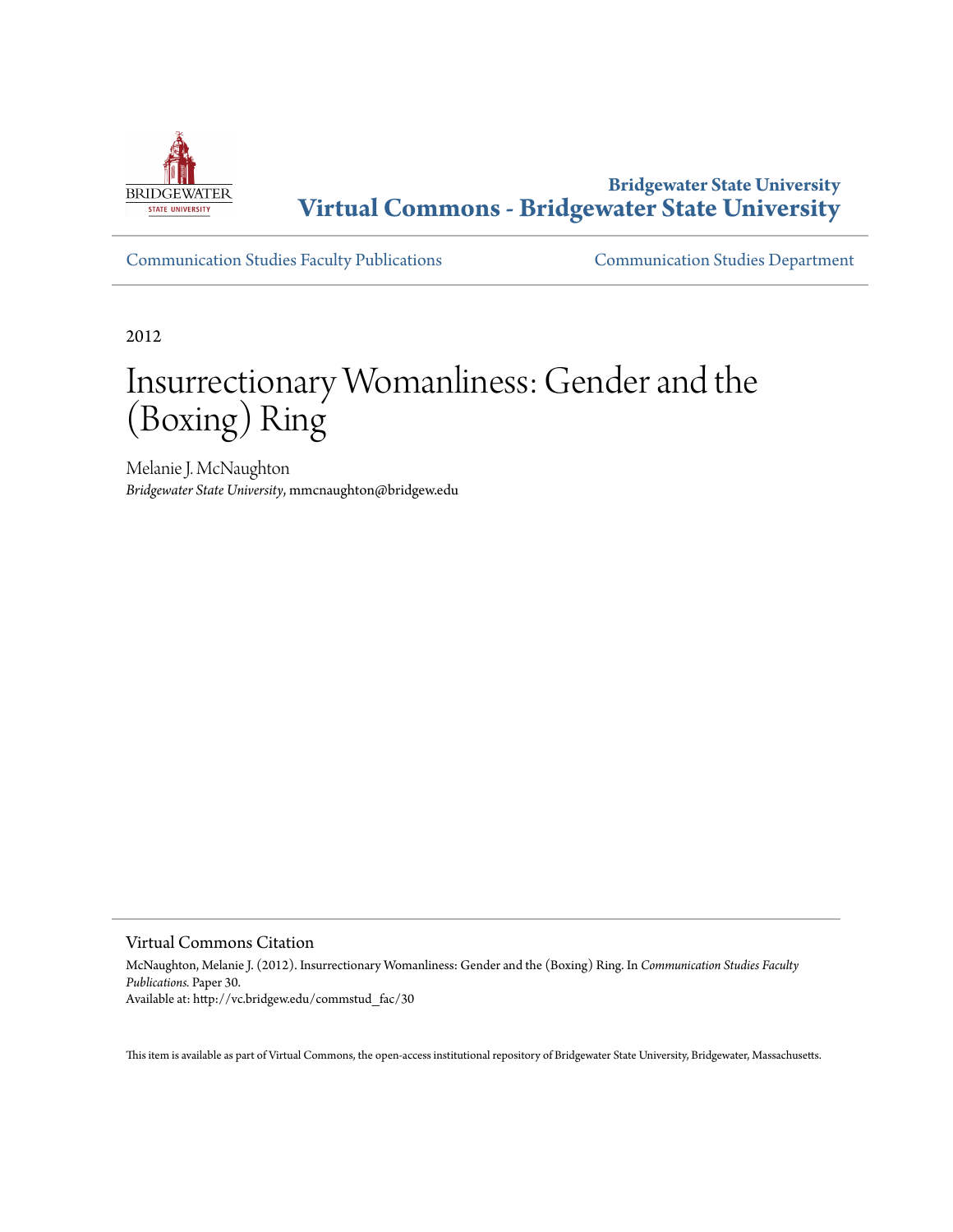# **Insurrectionary Womanliness: Gender and the (Boxing) Ring**

Melanie Joy McNaughton Bridgewater State University, Bridgewater, MA, USA

*Integrating sociological theory on sport with Judith Butler's concept of insurrectionary speech, the author explores why and how womanliness is produced and problematized. In particular, this article investigates how participating in combat sport violates conventional womanliness by foregrounding physical capability and aggression. Using her identity as a female fighter as a starting point to engage the cultural construction of womanliness, the author connects a critical/cultural look at gender and sport with autoethnography. Key Words: Sport, Gender, Identity, Femininity, Authoethnography.*

"That's not for ladies." This is what my mother said when I told her I was taking a Muay Thai fight, and it remains the one and only time my mother told me an ambition was out of reach because of my gender. My mother approved of my martial arts training as long as it focused on self-defense and remaining fit. Engaging in physical combat was a different matter entirely. A woman who encouraged me to go to graduate school, cheered when I completed a marathon, and who has consistently rolled her eyes at my grandmother's (her mother's) emphasis on marriage as the ultimate social achievement for a woman, my mother is not a loud proponent of traditional female roles. Thus for me, my mother's concern over, disapproval of, and high degree of discomfort with fighting signified a clear boundary.

Women aren't supposed to want to hit somebody until they bleed, they aren't supposed to draw a sense of satisfaction from the way an opponent's body crumples when you land a solid hit, and they certainly aren't supposed to feel unapologetic about knocking out an opponent in 19 seconds. In the rare case when women want to do these things, it is assumed they will not want to take part in traditional feminine activities like baking, home decorating, and pedicures. Though I never expected to be a fighter, and will only have a small amateur career, what I expected even less was that being a woman and being a fighter would prove to be a near-oxymoronic conundrum. My identity as a female fighter, and my surprise at how very much and how very consistently this identity problematizes social standards of femininity is my starting point from which to engage womanliness, a way to explore the promise and problems of insurrectionary speech.

Insurrectionary speech is a concept developed by Butler (1997) in *Excitable Speech* which she defines as expressing "conventional formulae in non-conventional ways" (p. 147). In so doing, insurrectionary speech destabilizes a standard way of being or relating to one's environment, thus "stripping" traditional or standardized frameworks of their position as a norm (Baez, 2001, p. 146). Insurrectionary speech is typically discussed as a positive opportunity for empowerment, a way to rewrite a disempowering stereotype—and there is no doubt that insurrectionary speech can do this—but what happens when one wants to lay claim to the traditional as well? What happens when one wants more than what is left behind after the conventional has been stripped away, or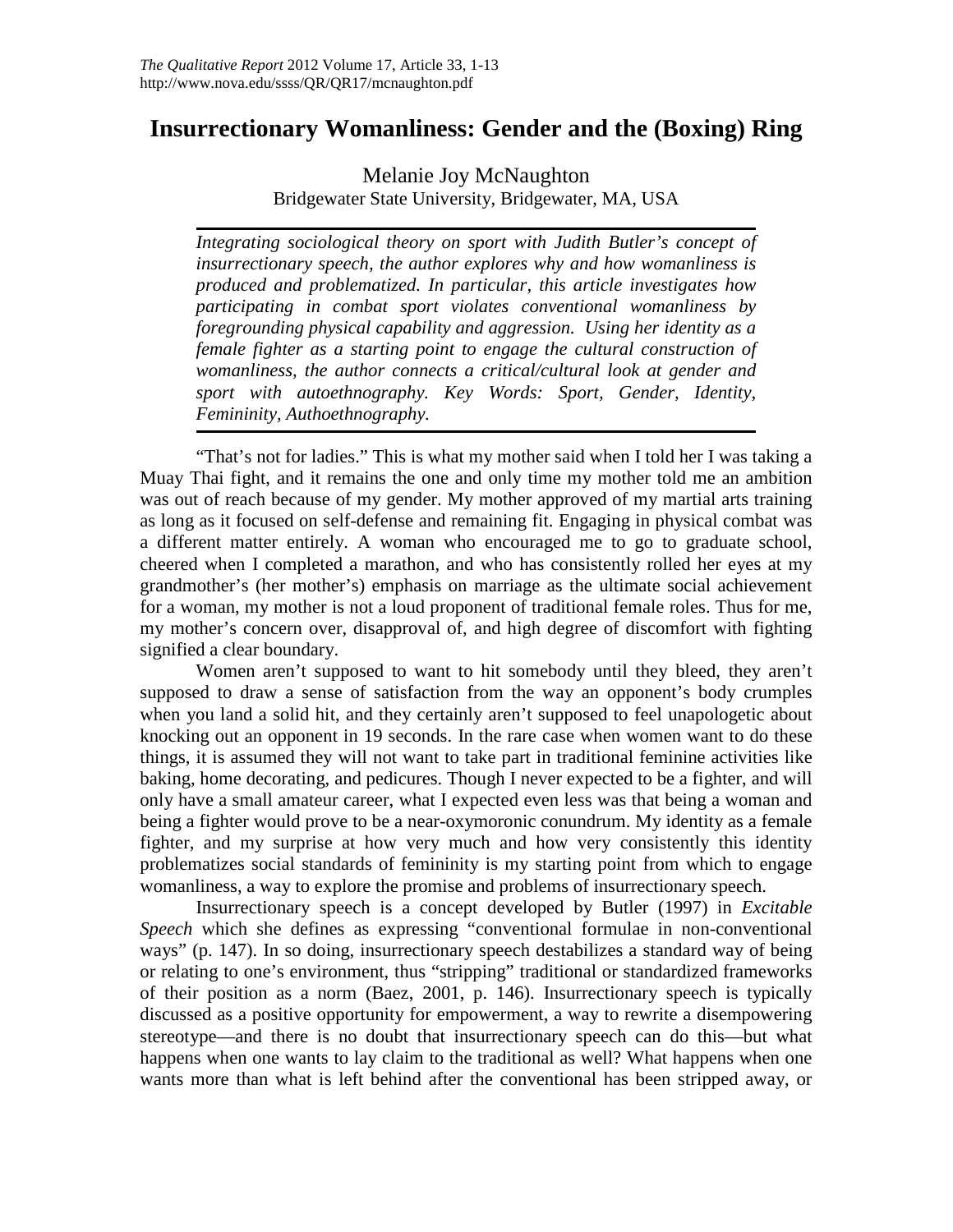when one wants to fuse the conventional with the unconventional? How does one negotiate a post-insurrectionary identity?

I set the stage for my exploration of insurrectionary womanliness by exploring gender and sport with particular attention to the way combat sport is constructed as a male preserve. As I discuss below, physical activity remains more generally connected to masculinity than femininity (though this varies to greater or lesser degrees depending on the sport in question), but intense physical challenge coupled with minimal protective gear render combat sport close to something of a conservatory (if not an asylum or wellspring) for hegemonic masculinity. Moving forward, I explore how my identity as a female fighter violates conventional womanliness by foregrounding physical capability and aggression. This autoethnographic exploration of how womanliness is culturally produced and negotiated connects a critical/cultural look at gender and sport with the liminal space between "selfhood and social life", what Reed-Danahay (1997) describes as the space of autoethnography (p. 4).

#### **Methodological Groundwork**

Autoethnography is deeply connected to postmodernist perspectives on knowledge "in which no one right form of knowledge exists and multiple viewpoints are acknowledged and valued" (Duncan, 2004, p. 3). In this context knowledge is understood as both subjective and (culturally) constructed, not as immutable, fixed, or objective. For this reason Goodall (2004) characterizes autoethnography as a form of applied communication research that overlaps strongly with the principles underwriting feminist standpoint theories (p.187). Hayano's (1979) classic essay outlines the foundations of this methodology: autoethnography is a way of making known the experience's of one's "own people" (Hayano, 1979, p. 99), a way of exposing or revealing the interior of an experience or subject position, making it available as a point of understanding for those unfamiliar with a particular identity or subject position. Such translation requires a tacking "back and forth" between personal knowledge and critical evaluation (Ellis & Bochner, 2000, p. 739), a negotiation between close examination of what we know because of who we are, and framing that experience within broader social and cultural contexts. Autoethnography thus lies at the nexus created by overlapping insider and outsider perspectives. As such, this methodology encourages scholars "to explore more fully the implications and, perhaps, misguided uses of this dualism" (Reed-Danahay, 2009, p. 43), a way of contextualizing or complicating knowledge so that it cannot be neatly tidied away into categories like insider or outsider, objective or subjective.

Autoethnography's rejection of distance as a model for scholarly engagement combined with a corresponding investment in reflexive writing practices means that autoethnography is often disparaged because it refuses claims to universality or objectivity—the typical foundation for what we consider knowledge. Instead of a detached observer, in this framework the researcher's role is best described as "writer-asinterpreter" (Denzin & Lincoln, 2000, p. 23). Within this critical paradigm there "is no such thing as 'getting it right,' only 'getting it' differently contoured and nuanced" (Richardson, 2000, p. 10). The epistemological payoff in autoethnography is that it makes it possible for researchers to discover "that which was unknowable and unimaginable using conventional analytical procedures" (Richardson, 2000, p. 10). As Goodall (2004)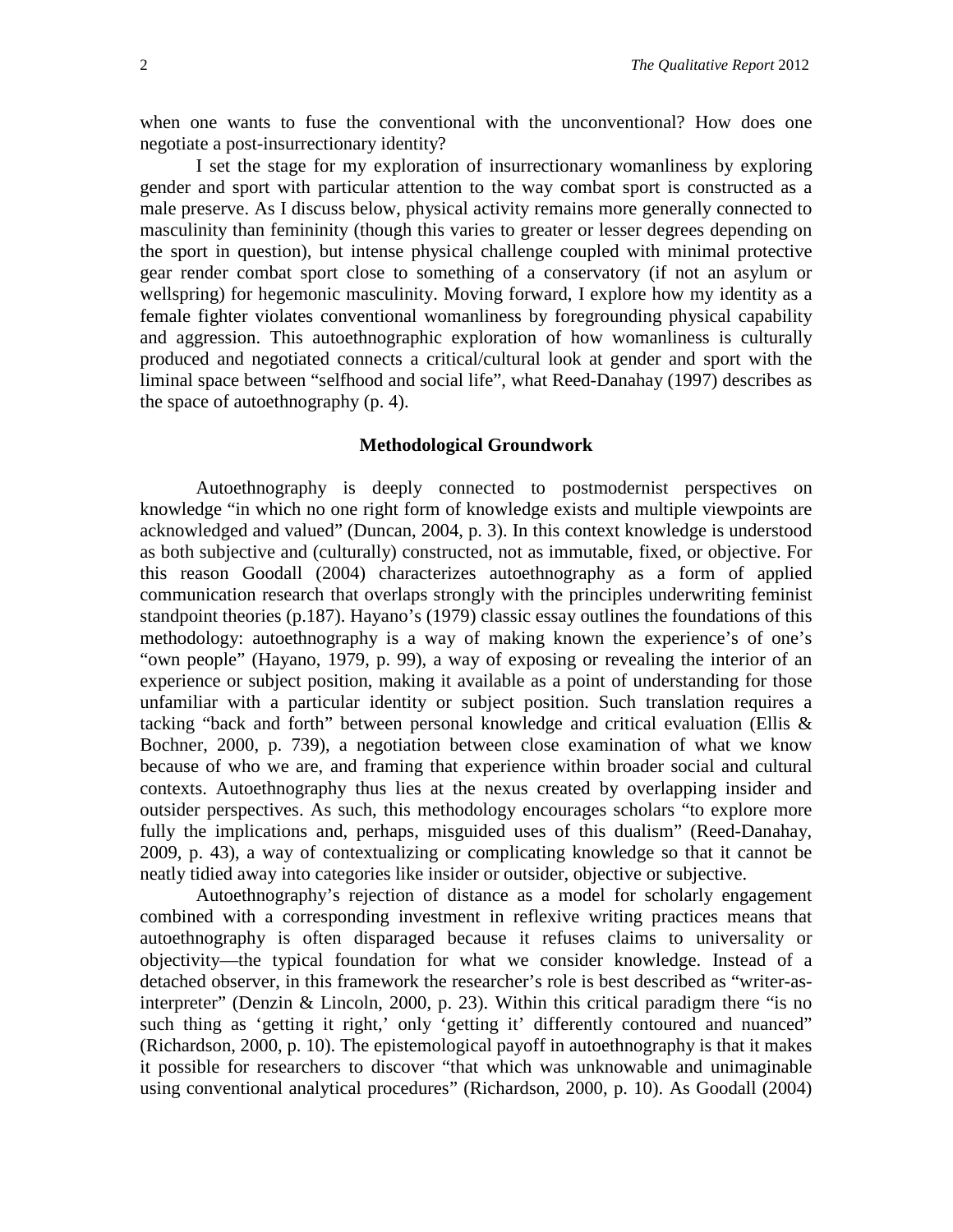explains, "for those of us who practice it, [autoethnography] is all about using the material of our personal backgrounds and lived experiences to explain why and how we see and interpret the meanings of persons and things the way we do" (p. 187). Following the autoethnographic approach described above, in this essay I use my insider position as a female fighter to explore how and why we construct gender and sport in a manner that renders female fighters as trespassers in combat sport communities.

#### **Femininity, Feminism, and Fighting**

Describing his late 1950s childhood, sport theorist Messner (2007) writes that "the few girls who were athletically inclined were often stigmatized for their interest in sport: maybe, it was whispered, they weren't real girls?" (p. 1). The belief that women cannot successfully and competitively engage in high-level sport is so strong that it is not uncommon for female athletes to need to prove their identity as such: between 1966 and 1996 the International Olympic Committee required all women competing in the games to subject themselves to scientifically suspect and often humiliating medical procedures to prove their womanhood (the recent scrutiny endured by Caster Semenya brings this legacy to mind). The strong tie between manhood and elite athleticism has meant that female participation in competitive sport has been slow to grow, in large part because of the corresponding lack of opportunities and funding for women's sport. American women's involvement in institutionalized sport did not reach significant levels until the 1970s—a boost very much tied to Title IX. In 1972, American colleges had an average of two women's sports teams; by 2004, American colleges averaged eight (Acosta & Carpenter, 2004). Funding and opportunities for girls' and women's participation in sport have risen though significant gaps still exist. However, while women's involvement in sport has climbed, the social construction of athleticism nonetheless marks sport as a predominantly male activity.

Taking media coverage as a sort of cultural shorthand, it is clear that in today's world to be an athlete is still very much to be a man: between 1989 and 2004 only 2% of ESPN's SportsCenter program and 3% of Fox's sports coverage focused on women's sport (Duncan & Messner, 2004). Over the 6 weeks of 2004 television coverage Duncan and Messner analyzed, not once did SportsCenter or Fox sports programming lead with a story about female athletes or women's sports. Further, barely more than half of the examined sports highlight shows (52%) included stories on female athletes or women's sport (Duncan & Messner, 2005). Sport, then, remains an activity that both connotes and is connoted by masculinity. Boys and men are presumed to be more physically able and aggressive, girls and women to be less adept and more cooperative. Despite scientific studies to the contrary, the assumption that men are athletically proficient and women are not remains a hard-wearing feature of Western perspectives on gender (Roth & Basow, 2004). As a result, men are encouraged to be in the heart of the athletic action and women are encouraged to stay on the sidelines. Messner's (2007) description of football highlights this concept: "In contrast to the bare and vulnerable bodies of the cheerleaders, the armored male bodies of the football players are elevated to mythical status, and, as such, give testimony to the undeniable 'fact' that here is at least one place where men are clearly superior to women" (p. 104). Supporting this claim, Messner offers a quote from a study participant: "A woman can do the same job I can do—maybe even be my boss. But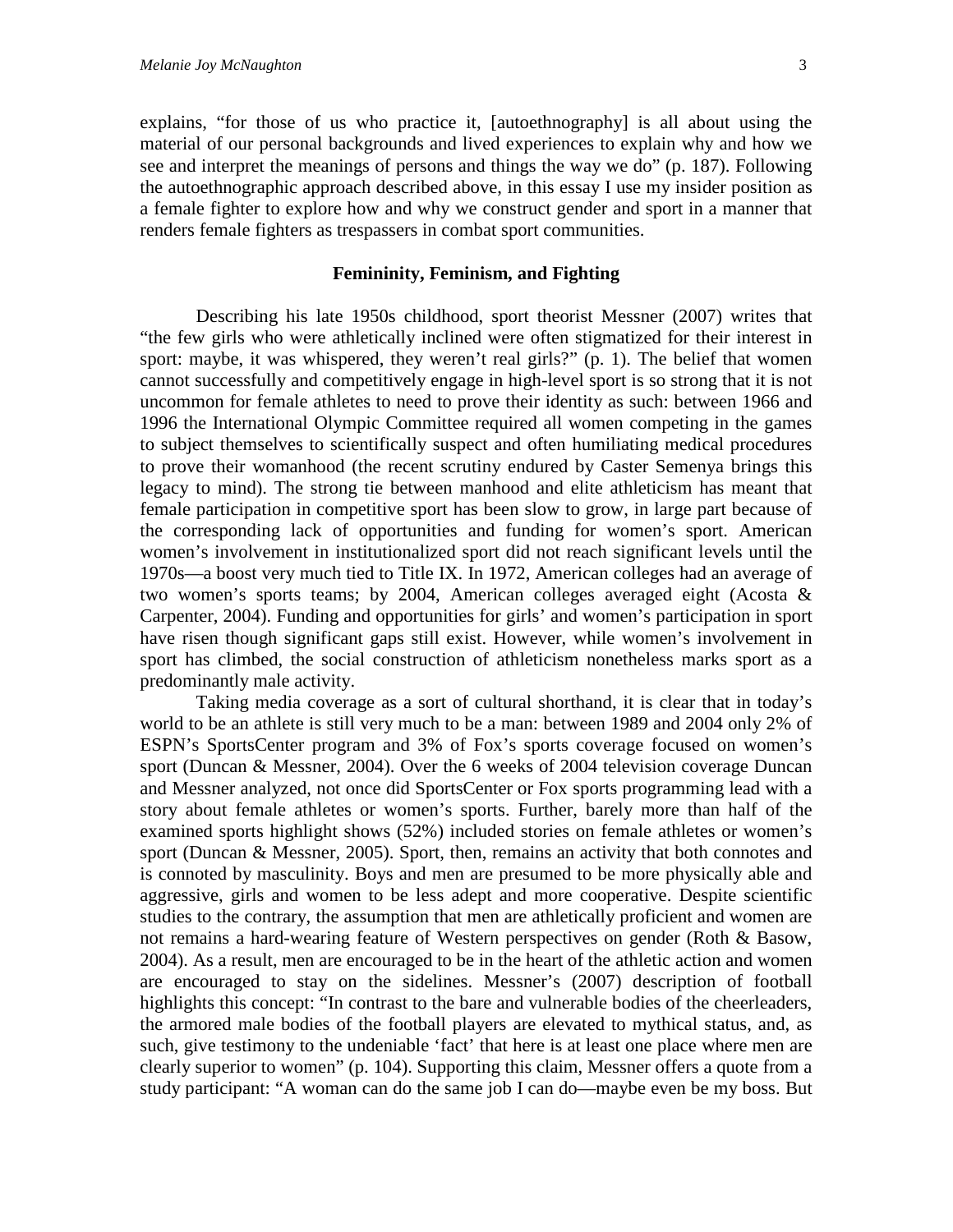I'll be damned if she can go out on the field and take a hit from [a 200-pound linebacker]" (p. 37).

The belief that women are not—or should not be—physically competitive has deep roots in American sport culture. Mrs. Lou Henry Hoover (1923), president of the Women's Division of the National Athletic Foundation, argued against women participating in the 1928 Olympics, pushing instead for what she saw as a feminine model of athleticism—one without competition (National Amateur Athletic Federation, p. 286). Self-identified feminists calling for women's greater involvement in sport, despite championing women as physical beings, have deepened the divide between womanliness and (physical) aggression. Sixty-five years after Mrs. Hoover called for non-competitiveness as a model for women's physical activity, the well-known legal activist C. Mackinnon (1987) made the same point in a speech arguing for the positive connection between self-possession and women's involvement in sport: "Physicality for men is about force and domination, for women, about pleasure in movement and cooperation" (p. 121). Parratt (1994) similarly heralds a feminist turn to sport as a cooperative, inclusive endeavor (p. 9). Even for some feminists, it seems, to be a woman is not to be physically aggressive or competitive.

Many feminists frame women as competitive and do not structure aggressive sport as antithetical to feminist principles (see, for instance, Boxill, 2006), but competition and sport raise complex issues for women's studies scholars. Cultural feminists, who see men and women as fundamentally (biologically) different and profoundly emphasize caretaking and cooperation, resist valorizing aggressive sport because of its adversarial structure (Gilligan, 1982; Roth & Basow, 2004). Radical feminists similarly decry competition (especially as it is manifested in full contact sports) because it emphasizes domination and oppression (Roth & Basow, 2004)—the same reasons leading some feminists to argue for invitational, rather than persuasive, discourse (Foss & Griffin, 1995). Radical feminists are also loath to embrace sport because it is too similar to, and perhaps because it encourages, violence as it is practiced on personal and political levels (Davion, 1987; Theberge, 1981). Many feminists recognize physical activity as an important and oft-liberating practice (Christien, 2004), but women's participation in violent sport remains contentious both within feminism and broader social structures.

Messner (2007) points out that although female athlete bodies are increasingly constructed as high-functioning machines (as male bodies have been for generations), cultural constructions of women's sport are much less likely to frame the bodies of female athletes "as violent weapons to be used against other bodies" (p. 5). With respect to mixed martial arts (the type of physical combat popularized by the Ultimate Fighting Championship), Gargiulo (2010) asserts:

At first glance, it can be kind of hard to watch women compete in MMA. Seeing a woman drive her elbow into the nose of another girl or smash another girl in the eye with her fist can be a bit shocking. However, it doesn't take long to appreciate the skills that the ladies bring with them into an MMA ring. (np)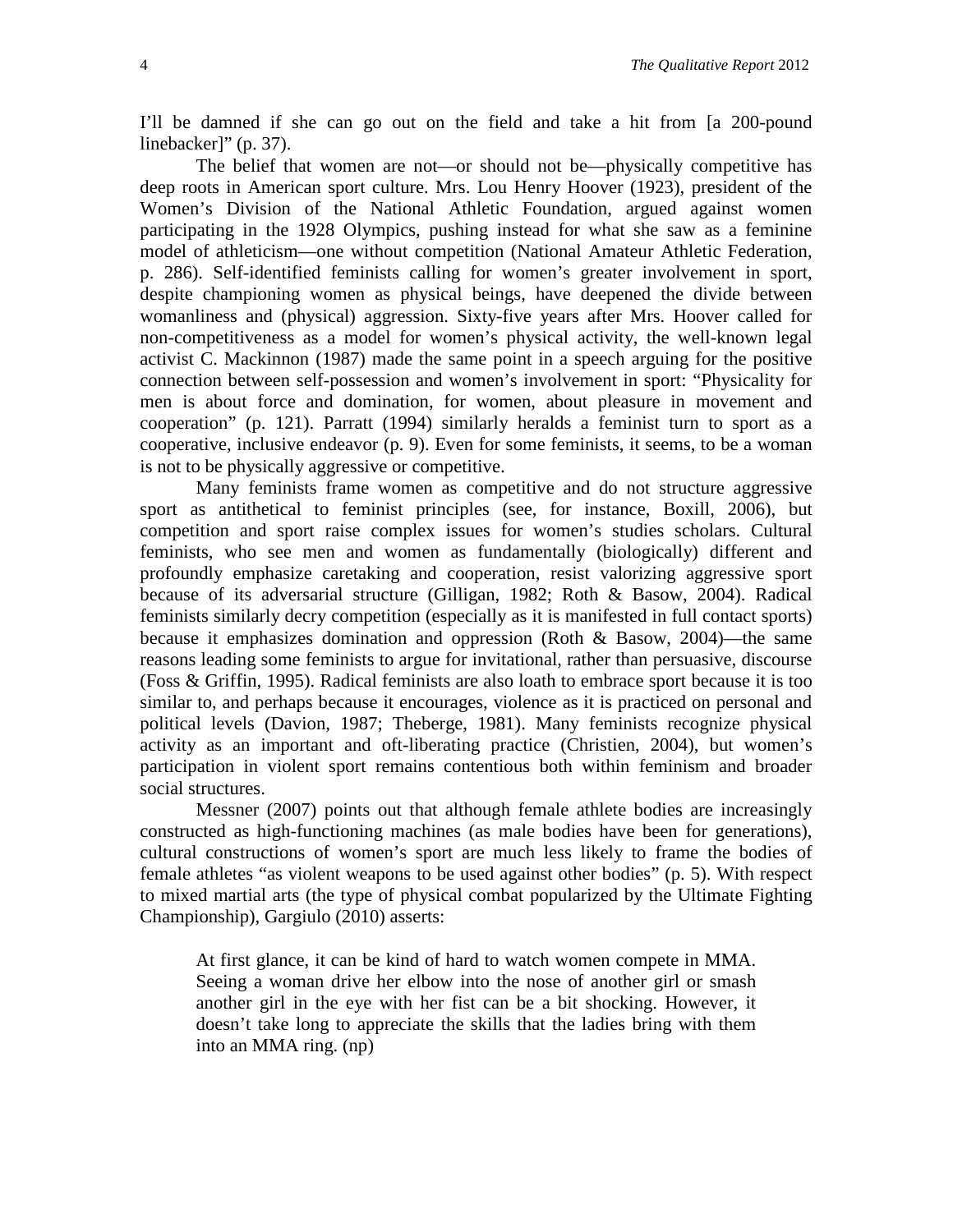Interestingly, Garguilo does not find it shocking that men should do these things: his difficulty lies exclusively in the gender of the participants. Though Garguilo ultimately frames women as valued competitors in combat sport, reconciling women and martial arts requires some significant work on his part. That Garguilo must work to reconcile gender and combat can, in large part, be attributed to longstanding cultural traditions, which set sport apart as a space for the reification of masculinity (Burstyn, 1999).

But why is modern sport such a strong battleground for the display of masculinity? In short: the post-industrial labor-free workplace (Messner, 2007). Recorded in tales from ancient Greece, sport has a deep historical connection with the formation, expression, and maintenance of male identity. As the nature of earning a living transitioned from tilling the land to pounding a keyboard, sport became the arena to demonstrate masculinity through physicality and aggression: the rugged frontier has been replaced by slick urbanization, increasingly mechanized modes of production, and an active female workforce. Faced with these changes men have embraced sport as a site for expressing and affirming hegemonic masculinity. Scholars trace the  $18<sup>th</sup>$  and  $19<sup>th</sup>$  century rise of violent male sport to a reaction against the more civilized (read: soft) nature of industrial society (Dunning, 1986; Rembis, 2003); scholars similarly tie the present-day popularity of violent male sport to its ability to assuage male anxiety over women's social power (Dubbert, 1979; Kimmel, 1987; Nelson, 1994). The move away from physical labor has meant an increased turn to sport as a forum to demonstrate male capability.

If sport is socially constructed as a stronghold for hegemonic masculinity, then to participate in sport as a woman is a form of insurrectionary speech, a way of rewriting the performative code. And if fighting, as the most overt display of physical aggression, skill, and endurance is the ultimate expression of what it means to be a man, to participate in combat sport as a woman and as a peer is an even stronger embodiment of insurrectionary speech.

#### **Cultural Combat: Insurrectionary Speech and Identity**

Insurrectionary speech is founded on an interpellated subject. Interpellation, notably defined by Althusser (1971) as that which "can be imagined along the lines of the most commonplace everyday police (or other) hailing: 'Hey, you there!'" (p. 174). It is a two-part process: a speaker identifies (hails) a person as a particular kind of subject; by responding, one acknowledges oneself as a particular kind of subject. Insurrectionary speech can thus be understood as a constitutive rhetoric that pushes back against oppressive social structures like homophobia and racism. Rhetorical scholar M. Charland (1987) characterizes constitutive rhetoric as persuasive social narrative—how discourse functions to form collective identity and create an audience for a message. By responding to a message one assumes the identity invoked by the speaker, which means that one also assumes the subjectivity connected to this identity—a lens through which to organize experience and a basis from which to act.

To deploy insurrectionary speech is to take up a social utterance (the word "queer," for example) and turn the utterance's power back on itself by recoding it, by using it in a new context. In so doing, insurrectionary speech supplants the subjectivity invoked by the term's original usage, replacing enervation with empowerment. Turning to an example of insurrectionary speech from the gym, when male training partners give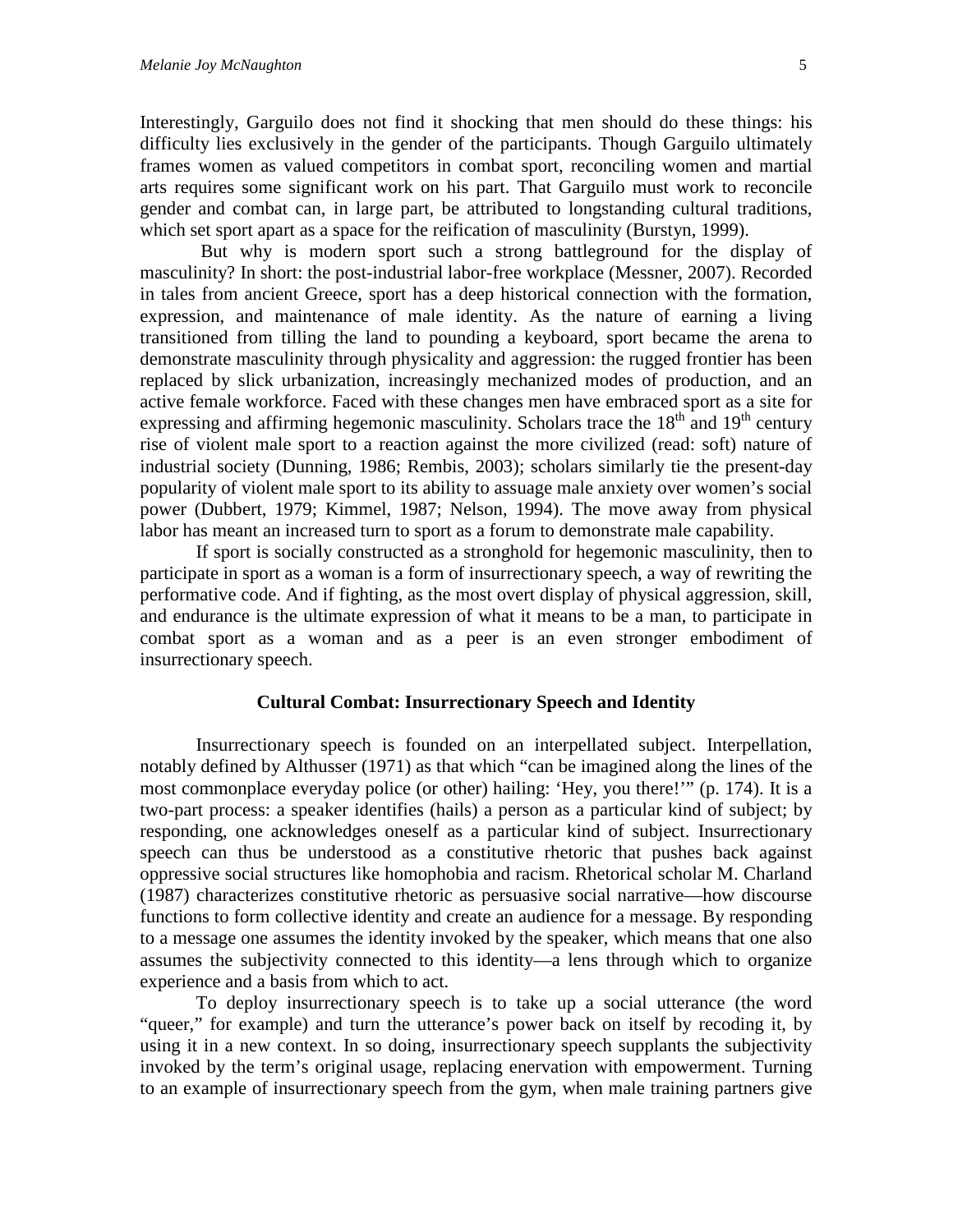another guy a hard time about the lack of force on a punch (usually in a spirit of camaraderie), they habitually attempt to demean their partner by telling him he "hits like a girl". My response when overhearing this type of motivation is to invite the guys over and offer to show them what it feels like to get hit by a girl.

Butler (1997) explains the power of insurrectionary speech this way: "To take up the name that one is called is no simple submission to prior authority, for the name is already unmoored from prior context, and entered into the labor of self-definition. The word that wounds becomes an instrument of resistance in the redeployment that destroys the prior territory of its operation" (p. 163). Butler's language here is both evocative and powerful. However, I contend insurrectionary speech is better understood as an instrument of resistance that troubles the prior territory of its operation, preferring Butler's concept of unmooring over destruction. To destroy a prior territory of operation would mean that the old usage was fully expunged or superseded. Thinking of the cultural operations of "queer," it is clear that even as there are instances in which "queer" operates as insurrectionary speech, there are many contexts in which the term holds a hateful resonance.

A "risk taken in response to being put at risk" (Butler, 1997, p. 163), insurrectionary speech is a Foucauldian use of power that reveals the constructed character of social beliefs and renders them malleable by dislodging them from conventional moorings. For Foucault (1980), "power is not an institution, and not a structure; neither is it a certain strength we are endowed with; it is the name that one attributes to a complex strategical situation in a particular society" (p. 193). Put differently, Foucault (1990) argues that power is not located at the top of a hierarchical structure, but is found "everywhere" (p. 93). This is not to say that hierarchical structures (like government) do not have power. They do. But the reason they have power, the reason such institutions are able to create and enact laws, for example, is because individuals have given them the power to do so and act accordingly. Thus for Foucault (1980), power can promise both subjugation and liberation: if power exists throughout the system, not simply at the top, then individuals—circulating in a "net-like system of power"—are able to act and determine their own course, including changing a system of power which they may have previously enabled (p. 98). By exposing the socially constructed nature of a term or category, insurrectionary speech takes back the power of definition and redirects it. Insurrectionary speech thus makes a label, for example, available for reconstruction and is a means to render ways of being more open or fluid—a means of making a way of being open to (re)construction.

Though originally developed and applied to speech acts, Schauer (2005) illustrates how visual practices can function as insurrectionary speech. Schauer asserts that women's internet pornography finds insurrectionary potential by combining images from "previously mutually exclusive genres: gay and hetero-male pornography," creating viewing pleasure for women through a both/and imagistic formation (p. 48). I similarly use Butler's (1997) concept of insurrectionary speech to explore the insurrectionary potential of representation—the ways in which my identity as a female fighter rehearses conventional gender (femininity) in nonconventional ways (physical combat), fusing an either/or binary (feminine or combative) into a both/and construction.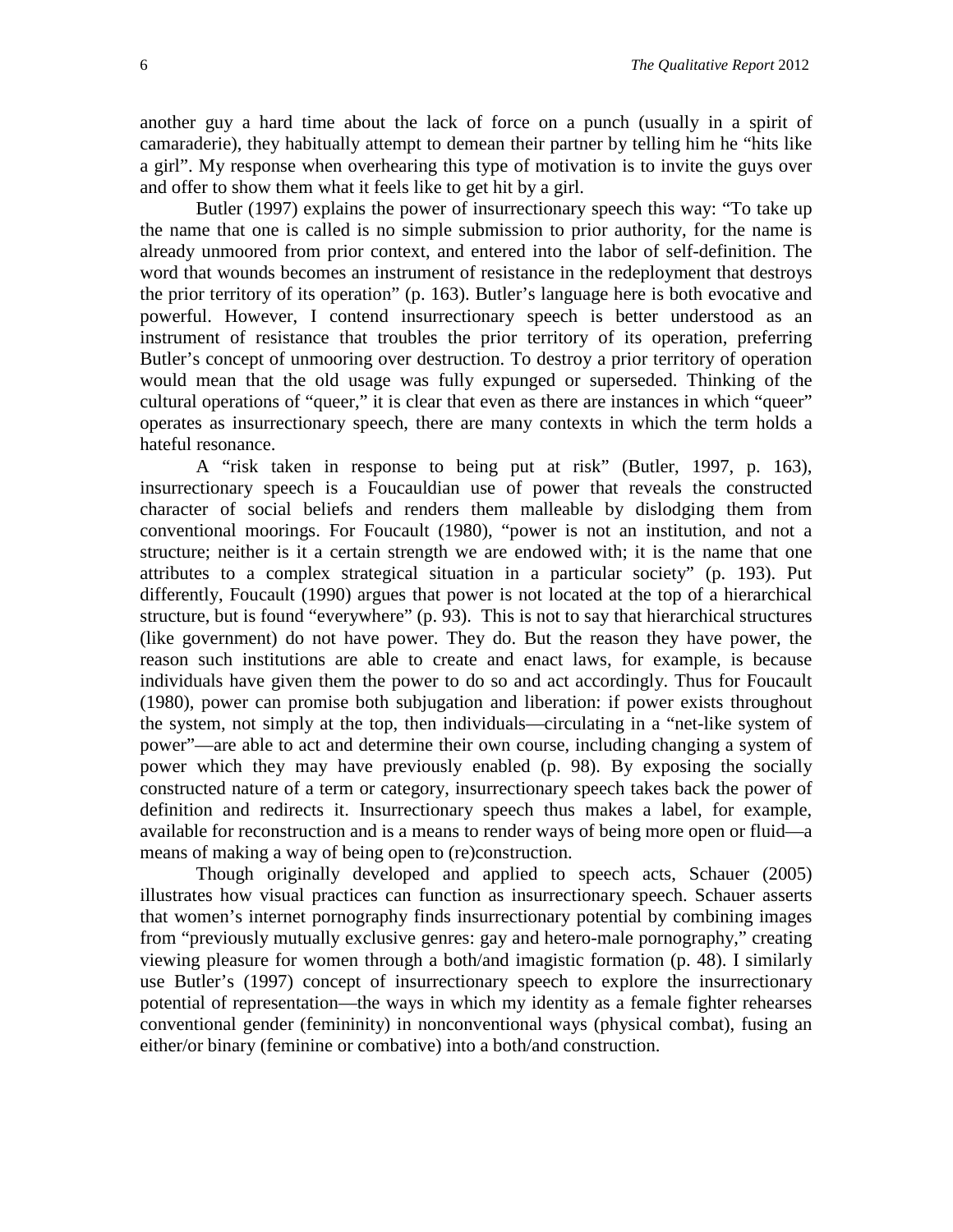#### **Gender Identity as Combative Tour De Force**

By fighting, I take up the definition of woman and deploy it in a different context, thus troubling the prior territory of its operation. Women are typically understood in Western culture not only as the gentler, weaker sex, but as the less aggressive, less assertive, nicer, more cooperative sex. This fact is strikingly made clear on some of the occasions when a new man joins the class—and heaves a sigh of relief at my presence, because he knows that at least there will be someone he is better than. Watching the consternation on their face once they discover their presumption is wrong, that just because I am a woman does not mean they are automatically better at combat, is sometimes comical, sometimes frustrating. As a fighter, I make it unmistakably clear that I am neither gentle nor weak, that I am aggressive, assertive, highly competitive, and not particularly nice when I am in the ring. The fact that I can hit harder than some of the men that I train with and that I both know and can competently deliver a range of elbow strikes designed to slice open or knock out an opponent (depending on the placement of the hit) violates nearly all traditional conceptions of what it means to be a woman.

But here lies the rub: by unmooring established context, I have broken apart the basis on which I found much of my identity: my femininity. Almost without fail, men who find out that I fight respond with some variation of "Wow, I'd better make sure not to get you mad at me," in attempt to humorously fend off a perceived attack on their masculinity (this stands in strong distinction to the common response I get from women, which usually runs along the lines of "Cool!"). My identity as female and a fighter is also widely problematic for many of my male sparring partners. In order to work with me, virtually all of the men I train with have to see me as a "not girl." A process I sometimes encourage by hitting them hard enough to make them want to hit back. I have discovered that a male training partner's willingness to hit me often rises in direct correlation to how much I can "manhandle" him in the ring.

The martial art I practice is Muay Thai. Muay Thai, known as the "science of eight limbs," is the national sport of Thailand. Like boxing and kickboxing, Muay Thai takes place within a ring, though unlike these other arts Muay Thai is deeply influenced by Buddhism: Muay Thai evolved out of an ancient battlefield art taught and practiced by monks. Muay Thai integrates elements common to boxing (like punches) with kicks, knees, and elbow strikes. In particular, the knee and elbow strikes are what distinguish Muay Thai from Westernized kickboxing, elements which also mark the sport as an unmistakably aggressive form of combat. When I started training, I never imagined that I would fight: indeed, I couldn't watch a mixed martial arts match without covering my eyes. Over time, as I trained with partners (primarily men) whom I valued and respected, I learned to see the strategy behind the force, the critical thinking beneath the combat: no longer raw violence, I understood combat sport as a physical chess match.

I started out in a women's only kickboxing class thinking it was a fun way to void dissertation angst. Having enjoyed the physical activity and wanting to continue developing the skills I had learned over the 6-week session, I signed up for an advanced boxing class. What had not been apparent in an all-female environment—the instructor's sexism—became markedly obvious in a mixed-gender setting. After enduring twice-aweek classes in which men received the only technical instruction and indeed the only conversation with the instructor, the disparity had begun to wear on me: if a female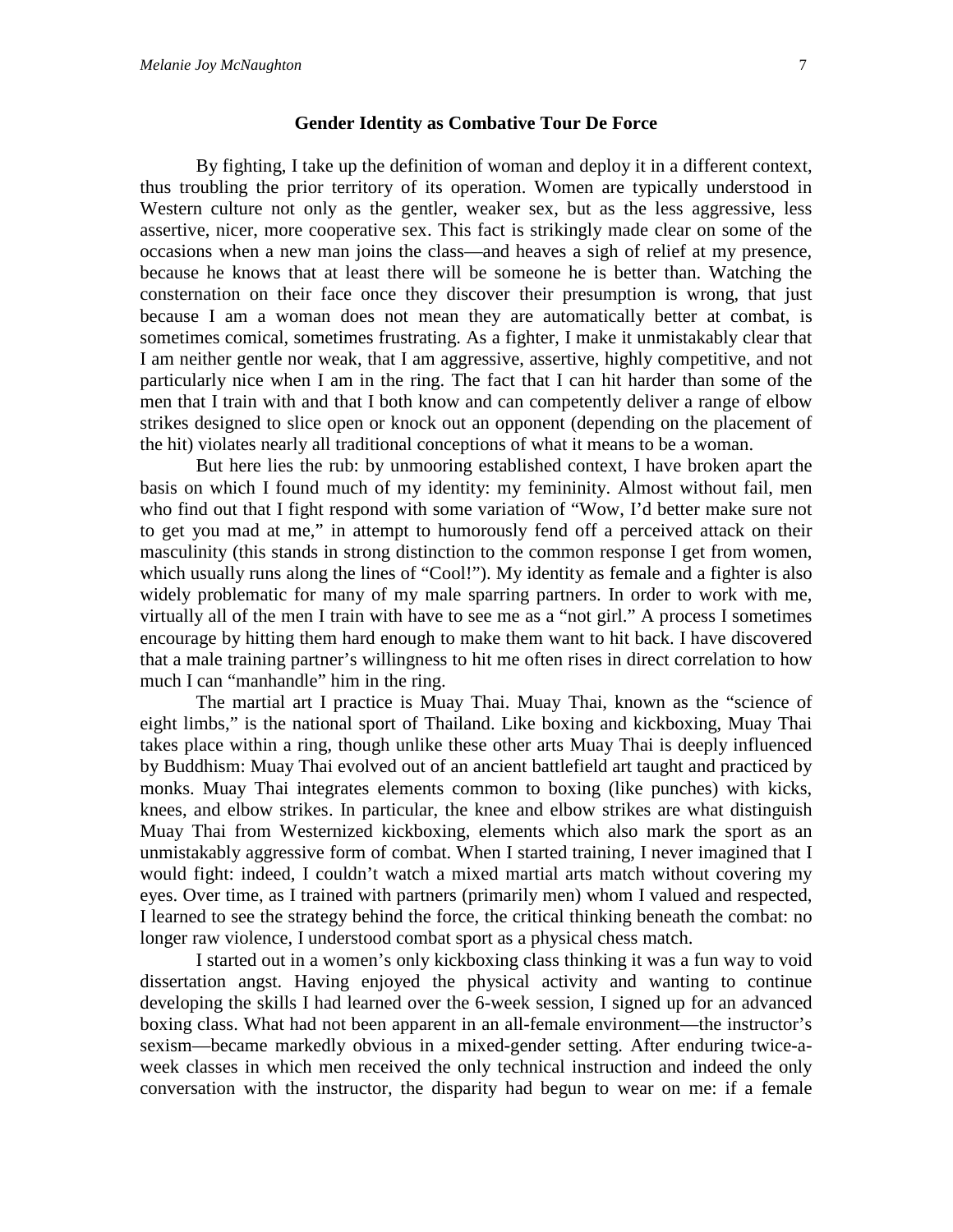student was speaking with the instructor and a male student approached him, the instructor would quit speaking to the woman—frequently mid-sentence. There is only so much one can endure or dismiss by rolling one's eyes or sharing an exasperated sigh with a fellow female student.

The last straw was the instructor's 'advice' on strength training. Arriving an hour early for class I dropped off my gear, explaining I was going to work out in the weight room: to land heavier punches I needed to strengthen my core and develop the muscles in my arms and shoulders. Nonplussed, the instructor gazed at me for a moment, then smiled in amusement and said: "Well, just be careful. Don't go hurting yourself, now." Tired of the dismissive attitude born from his assumption that as a woman I was both feeble and frangible, I quit and joined a mixed martial arts gym: my sense of self was worth more than the \$60 I forfeited by paying for classes I did not attend. I would later quit that gym, and another, because they would not treat or train me as an equal. Despite the clash with my kickboxing instructor it had not occurred to me his viewpoint was anything other than an anomaly, a conflict I could dodge by changing gyms.

When I arrived for my first mixed martial arts class I felt awkward and out of place. The male friend who had told me about the gym and suggested I try it out wasn't able to get free from work, so I came alone. At first my presence didn't occasion more than a brief glance from the guys joking with each other as they warmed up before class. But the moment I sat down on the mats, clearly intending to take class with the collection of 20-something fighters sprawled out in a rough circle around the training space, it seemed as if all the oxygen left the room as the men fell silent and stared. I felt, for a moment, like a strange new species, an alien intruder. Apparently my presence was unremarkable insofar as the men assumed I was there to watch my boyfriend: a not uncommon occurrence, I learned, over the year I trained there. Uncomfortable as it was, I made it through the first class. I spoke with the guys who ran the gym and signed a contract to train there for a year: they knew my former instructor and agreed with me that he was both sexist and unprofessional. They would train me how to fight, they said. And at first they did. But as the months went by and I began to develop some skills it became clear they would never advance me beyond the beginner-level classes, nor would they encourage my training partners to treat me as an equal, capable of weathering punches and able to defend myself.

For a number of weeks I attempted to remedy this disparity by voicing my concerns to the instructors, only to spend more time in classes with training partners who would not engage me in the ring the way they engaged other men. Unbeknownst to me, the instructors told my male training partners to "take it easy" with me. After all, I was a girl. It was impolite to actually try to hit me in the face. Following repeated requests for improved coaching I realized neither the instructors nor my training partners could see past my gender and I stopped attending mixed martial arts classes, choosing to train fulltime with my Muay Thai coach. A version of this experience would be repeated when I took my first job as a full-fledged academic and searched for a new gym in a new city.

Notwithstanding the frustration engendered by well-meant chauvinism my mixed martial arts adventure provided me with a decent foundation and some important lessons. Perhaps the most essential of these was that it is always a bad idea to tell your mother you get punched in the face as a hobby. But beyond basic skills and negotiating parental expectations, my time at this gym is important to me because it introduced me to Muay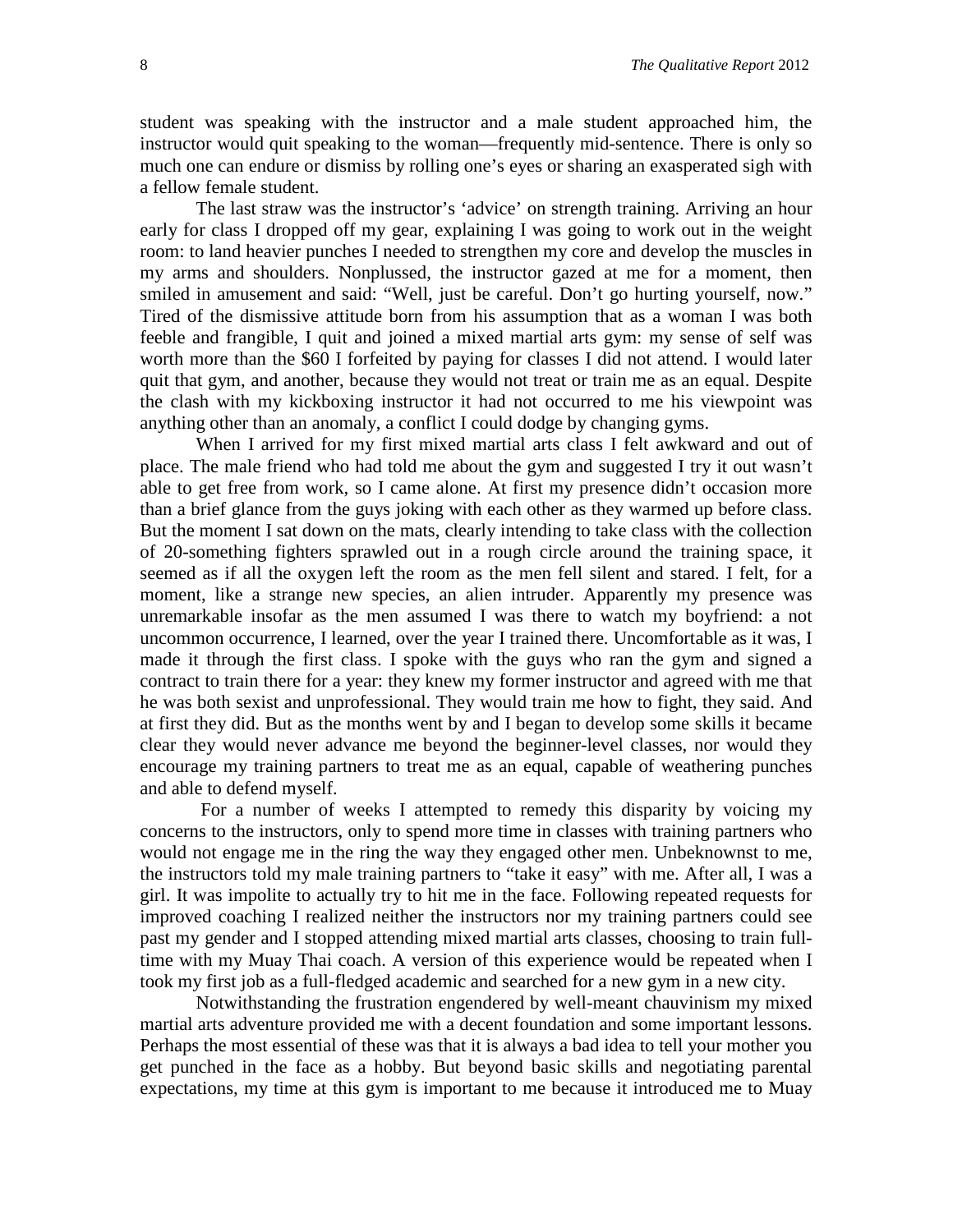Thai. Every Friday a trainer (who seemed roughly the size of a doorway) taught an afternoon class on Muay Thai. I looked forward to these sessions all week, in part because they were usually the only striking class with another female student (martial arts tend to separate into stand-up, or striking, arts like boxing or Muay Thai and groundwork like wrestling or Jiu Jitsu). Training with a woman was liberating: when she clocked me, and she did, she didn't feel bad and she didn't tone it down. She simply told me to keep my hands up. For more months than my mother would care to think of, I measured my training progress by how decidedly I got beat.

My first Muay Thai coach was the first (but not the last) trainer to take me seriously, the first to expect me to perform on an equal footing with the men he trained, the first to suggest I could fight. My Arjan (his Thai title, denoting rank) was also the first—and remains the only—coach to spell out that if I wanted to train with him and train to fight I would need to make peace with the possibility of having my nose or ribs broken. Whether it was a sign of personal fortitude or a personal failing, I was hooked by the challenge he set before me—here was a man who believed I could compete with the same passion and forcefulness as the male fighters I trained with. Here was a man who saw a fighter—not a woman, not a female fighter, but a fighter. Gender-free. Until he asked if I wanted to fight, followed closely by questions gauging my willingness to endure physical injury, it had never occurred to me this was a credible option: I was in my early 30s, in the midst of a PhD, and not gifted with innate athletic talent. Intrigued, I began training in earnest. It was a provocative lifestyle counterpoint to my dissertation on Martha Stewart exploring domestic style and design. To date, my first coach's advice has proved mostly accurate: I have broken one toe and jammed nearly all the others, badly sprained two ankles, banged up (but not broken) my nose, been so covered in bruises that a stranger in a supermarket assumed I was a battered spouse and wondered if they should seek police intervention, and was almost knocked out by a headkick from a female training partner six inches shorter and 30 pounds lighter than me.

Though it may not sound that way from the above description, it has all been great fun. Not, perhaps, in the moment (getting punched in the face or kicked in the head is nobody's idea of a great time), but I enjoy the challenges and struggles of learning this art, and value both the adrenaline rush and the learning opportunities offered by competition. I have as yet to find an activity as deeply and viscerally satisfying as kicking a heavy bag, listening to the dull thud my shin makes as it sinks into a leather-encased mixture of rags and sand, the struggles of the day leaking away as I focus on nothing more than the moment, nothing beyond the will to align my shin on a precise angle, nothing outside the space between my body and my target. Fighting may not be everyone's idea of a great way to spend a weekend, but it is mine, and along with writing and teaching and yoga it channels my hopes and desires into material benchmarks.

As a female fighter, my identity is complicated by the fact that I refuse to surrender my femininity. Like women are socialized to do, I take great pride in my appearance. I love couture haircuts, high heels, and edgy fashion. In addition, I enjoy slip-covering window perches for my cats, am addicted to decorating my apartment, and glory in making homemade ice cream (or, if I am dieting for a fight, low-sugar, non-fat, high-protein frozen yogurt). Were I to reject those markers of obvious femininity, my socialization as a fighter would perhaps be smoother: though insurrectionary, I could sort of become one of the guys. But because I refuse to yield to the binary structure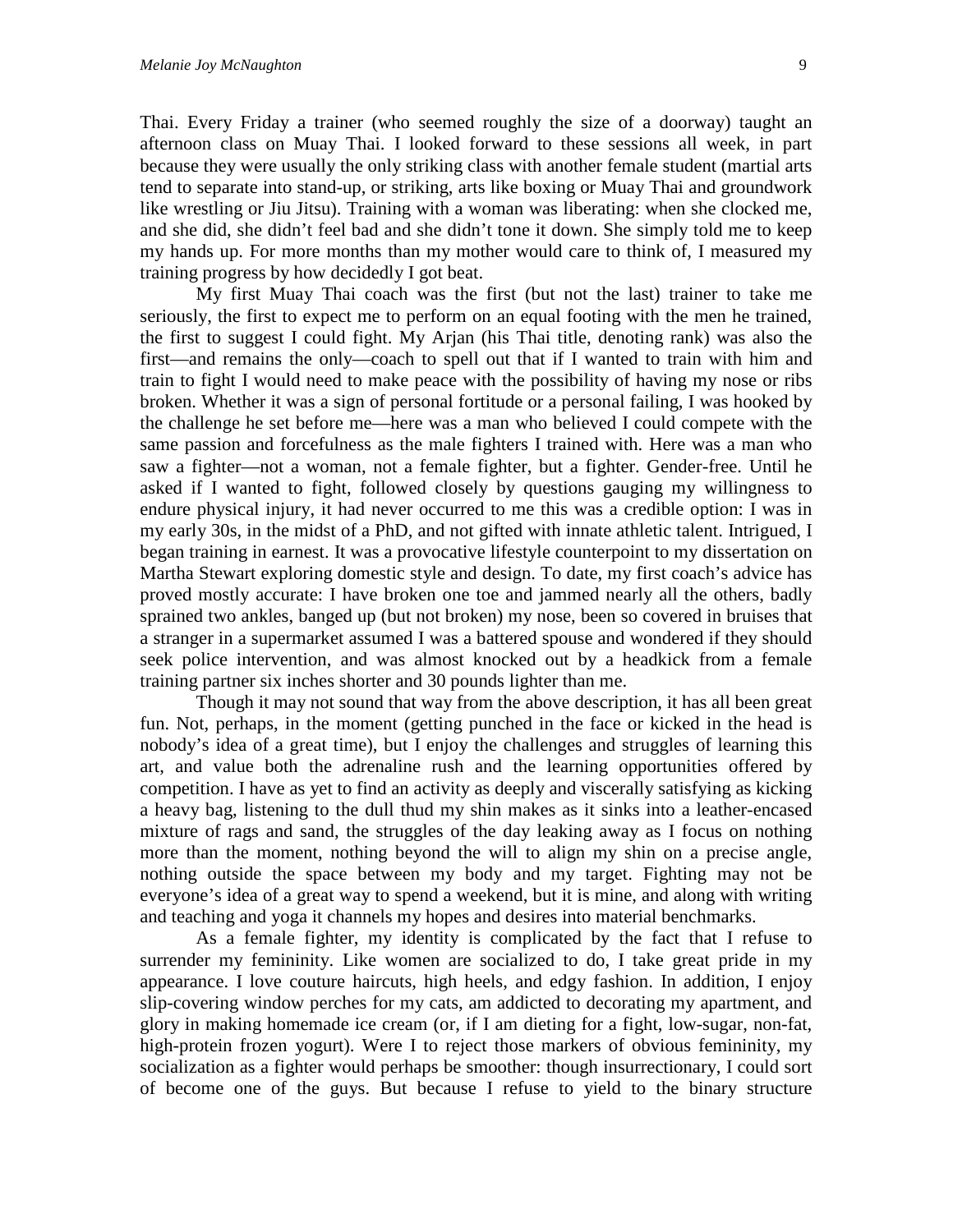underwriting many identity positions (male or female, masculine or feminine, gay or straight, black or white), because I insist on holding on to some of the trappings of femininity while rejecting others, I am seen to inhabit the gender equivalent of the demilitarized zone—a nonspace space between two warring factions which neither side cedes nor conquers.

#### **Epilogue**

In 1987, Catherine MacKinnon asserted that women "get to choose between being a successful girl and being a successful athlete" (p. 120). Nearly 30 years later, MacKinnon's observation rings lamentably true. Conceptions of, and perhaps more importantly, places for, conventional masculinity have eroded over the  $19<sup>th</sup>$  and  $20<sup>th</sup>$ centuries: the traditional habitat of the patriarchal male now labors under the stresses of extinction. If we take the premise that sport (especially in its most aggressive instantiations) is a way to establish male superiority, women's ability to compete on an equal footing is a deep incursion onto hallowed ground. As perhaps one of the last great bastions of hegemonic masculinity, sport will remain a contested battleground for some time.

Noted above, Schauer (2005) portrays insurrectionary speech as a moment of positive promise because it illustrates the constructed nature of social categories and opens them up to resignification. Describing the insurrectionary potential of women's internet pornography, Schauer states that the fusion of homo- and heterosexual images on these sites "juxtapose[s] homo- and heterosexual male pornographic conventions in such a way as to make their mutual exclusivity appear vulnerable" (p. 59). In such a figuration the full extent of the insurrectionary potential is found in its both/and configuration—not an oppositional clash between traditional either/ors, but a fluid concatenation forming new ground. On the face of it, Schauer's analysis suggests similar positive promise for the both/and identity I inhabit. It may be that over time both/and identity configurations will come to shape more welcoming social ground, but the present experience of holding such an identity often feels more maddening or wearisome than promising.

My call here is simple, similar to the call offered by autoethnography itself: to explore more fully the implications and uses of cultural dualisms. Not to open up space for competing gender identities in a dialectical struggle over norms and subjectivities, but to push for more flexible frameworks and cultural constructions. The cognitive appeal of either/or frameworks is readily understandable—tidy arrangements of clearly bordered categories. The resignifications that lead to cultural change are a progression composed of messy, sluggish shifts. There are deep gulfs between traditional perspectives on femininity and the idea that women are the physical equal of men. Seeing women as physically capable and competent, able to defend oneself (in the ring or elsewhere) will require significant cultural change. Much of our understanding of womanhood is premised on the idea that women are soft and gentle. Thus rewriting conceptions of womanhood to include physical competence demands more than framing sport-related capability and aggression as the province of women as well as men. It demands that we no longer understand women qua women as submissive, compliant, or as cultural quarry. Though it is academically satisfying to call for new forms of cultural identities and though there is certainly need for such change, both/and identities are inhabited by people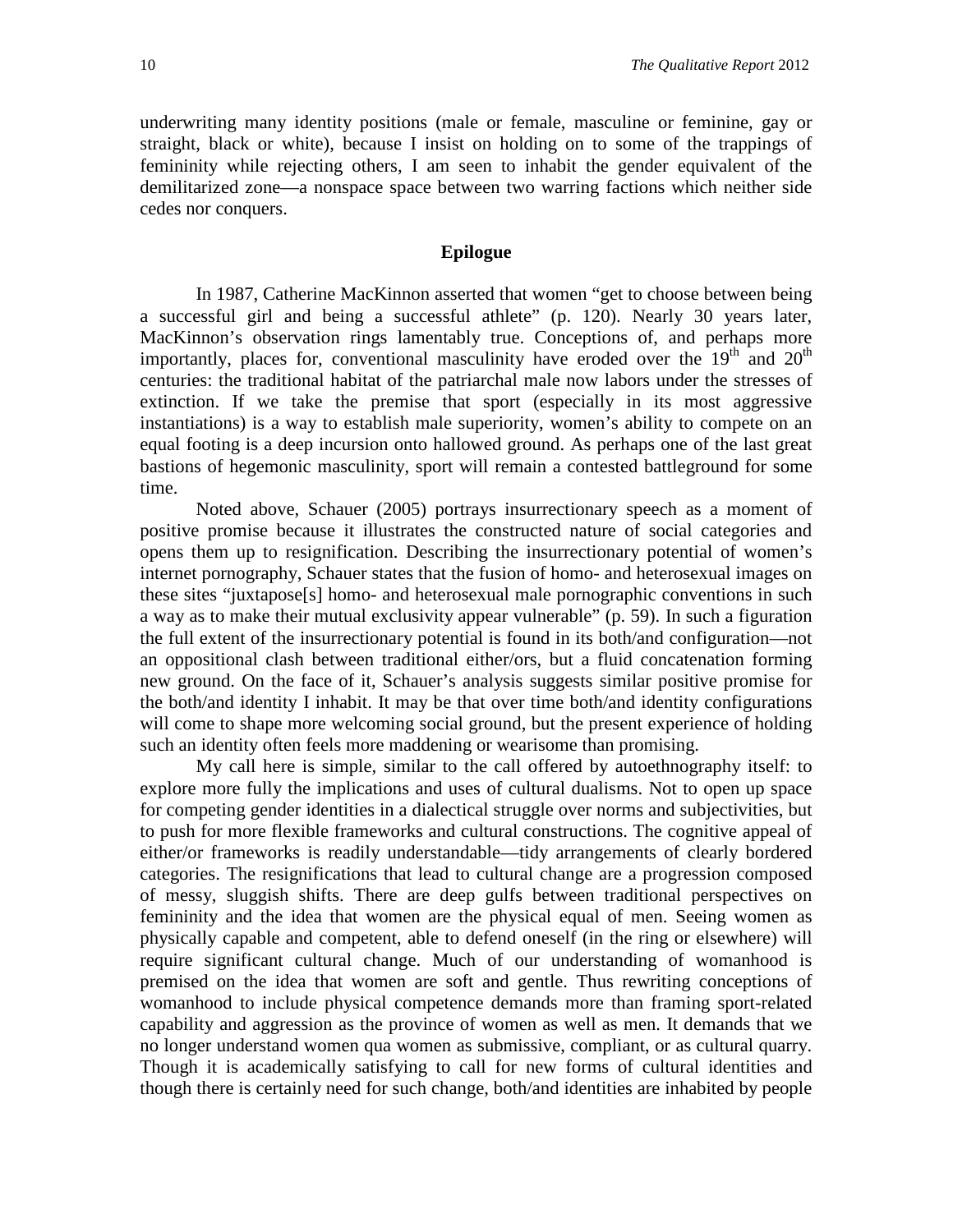living in largely either/or worlds. Illustrated through this short foray into rhetorical ethnography, the stakes raised by insurrectionary speech pose positive promise at the same time as they raise new questions about navigating nontraditional identities.

#### **References**

- Acosta, R. V., & Carpenter, L. J. (2004). Women in intercollegiate sport; A longitudinal, national study; Twenty seven year update: 1977-2004. *Women in Sport & Physical Activity Journal*, *13*(1), 62-89.
- Althusser, L. (1971). *Lenin and philosophy and other essays* (B. Brewster, Trans.). New York, NY: Monthly Review of Books.
- Boxill, J. (2006). Football and feminism. *Journal of the Philosophy of Sport*, *33*(2), 115- 124.
- Butler, J. (1997). *Excitable speech: A politics of the performative*. New York, NY: Routledge.
- Baez, B. (2001). *Affirmative action, hate speech, and tenure: Narratives about race and law in the academy*. New York, NY: Routledge.
- Burstyn, V. (1999). *The rites of men: Manhood, politics, and the culture of sport*. Toronto, ON: University of Toronto Press.
- Charland, M. (1987). Constitutive rhetoric: The case of the "peuple Quebecois." *Quarterly Journal of Speech*, *73*, 133-50.
- Christien, S. (2004). The radical potential of women in sports. *Off Our Backs*, *34*(7-8), 26-29.
- Davion, V. (1987). Do good feminists compete? *Hypatia*, *2*(2), 55-63.
- Denzin, N. K., & Lincoln, Y. S. (2000). Introduction: The discipline and practice of qualitative research. In N. K. Denzin & Y. S. Lincoln (Eds.), *Handbook of qualitative research* (2nd ed., pp. 1-28). Thousand Oaks, CA: Sage.
- Dubbert, J. L. (1979). *A man's place: Masculinity in transition.* Englewood Cliffs, NJ: Prentice Hall.
- Duncan, M. (2004). Autoethnography: Critical appreciation of an emerging art. *International Journal of Qualitative Methods*, *3*(4), Article 3. Retrieved from [http://www.ualberta.ca/~iiqm/backissues/3\\_4/pdf/duncan.pdf.](http://www.ualberta.ca/~iiqm/backissues/3_4/pdf/duncan.pdf)
- Duncan, M. C., & Messner, M. A. (2005). *Gender in televised sports: News and highlights shows, 1989 - 2004*. Los Angeles, CA: Amateur Athletic Foundation of Los Angeles.
- Dunning, E. (1986). Sport as a male preserve: Notes on the social sources of masculine identity and its transformations. *Theory, Culture & Society*, *3*(1), 79-90.
- Ellis, C., & Bochner, A. P. (2000). Autoethnography, personal narrative, reflexivity: Researcher as subject. In N. K. Denzin & Y. S. Lincoln (Eds.), *Handbook of qualitative research* (2nd ed., pp. 733-768). Thousand Oaks, CA: Sage.
- Foss, S. K., & Griffin, C. L. (1995). Beyond persuasion: A proposal for an invitational rhetoric. *Communication Monographs*, *62*(1), 2-18.
- Foucault, M. (1990). *The history of sexuality* (R. Hurley, Trans.). New York, NY: Vintage Books, 1990.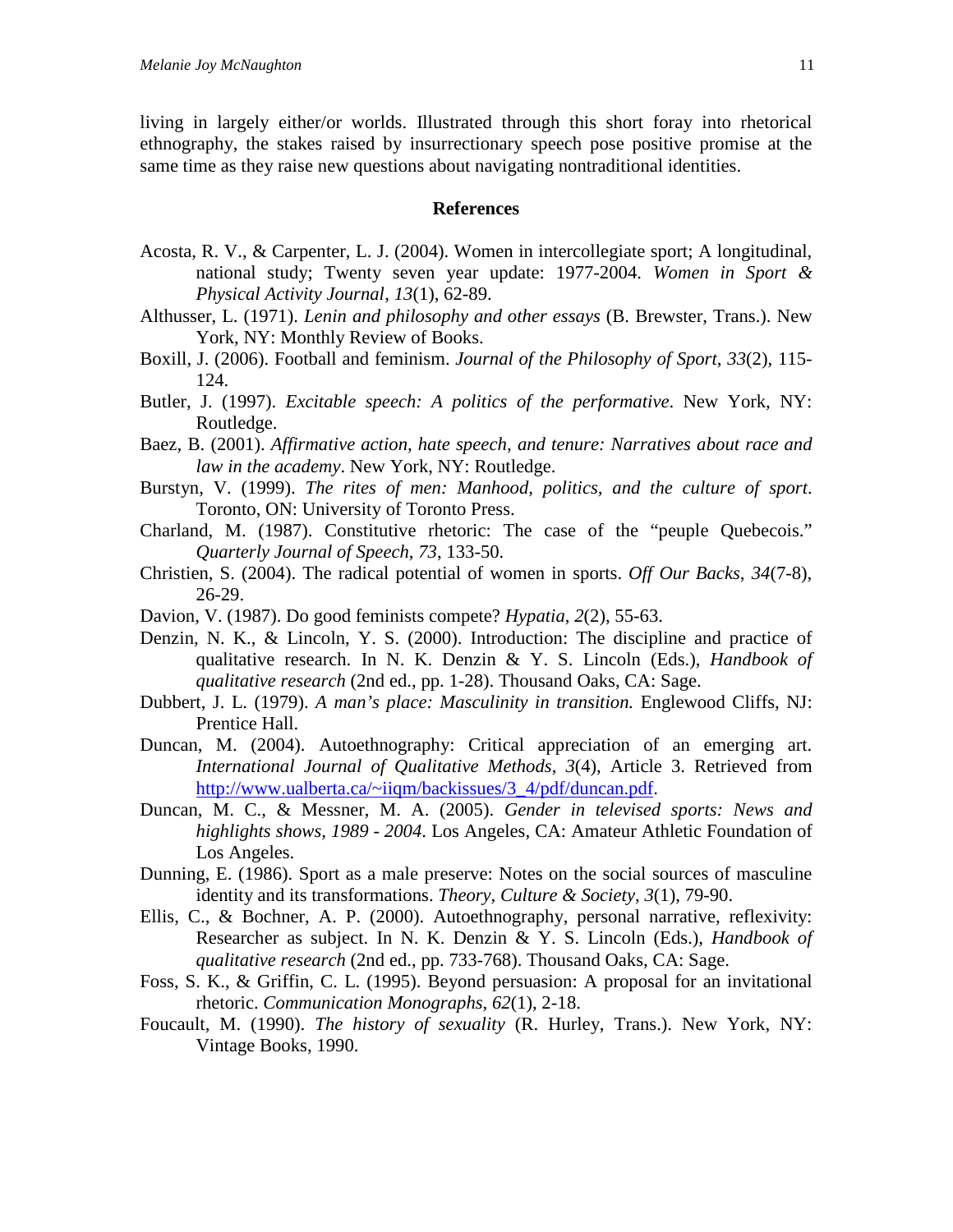- Foucault, M. (1980). *Power/Knowledge: Selected interviews & other writings 1972-1977* (C. Gordon, L. Marshall, J. Mapham, & K. Soper, Trans.). New York, NY: Pantheon Books.
- Gargiulo, E. (2010, October 2). Dana White We want Cyborg in the UFC! Retrieved from http://thatgirlisfunny.com/2010/06/dana-white-we-want-cyborg-in-the-ufc/.
- Gilligan, C. (1982). *In a different voice: Psychological theory and women's development*. Cambridge, MA: Harvard University Press.
- Goodall, H. L., Jr. (2004). Narrative ethnography as applied communication research*. Journal of Applied Communication Research*, *32*(3), 185-194.
- Hayano, D. M. (1979). Autoethnography: Paradigms, problems, and prospects. *Human Organization*, *38*(1), 99-104.
- Kimmel, M. S. (1987). Men's responses to feminism at the turn of the century. *Gender & Society, 1*, 261-283.
- MacKinnon, C. (1987). *Feminism unmodified*. Cambridge, MA: Harvard University Press.
- Messner, M. (2007). *Out of play: Critical essays on gender and sport*. Albany, NY: SUNY Press.
- National Amateur Athletic Federation of America. (1923). Resolutions adopted by the Conference on Athletics and Physical Recreation held under the auspices of the National Amateur Athletic Federation at Washington, D.C., April 6-7, 1923. *American Physical Education Review, 28*(6), 284-288.
- Nelson, M. B. (1994). *The stronger women get, the more men love football: Sexism and the American culture of sports*. New York, NY: Harcourt Brace.
- Parratt, C. M. (1994). From the history of women in sport to women's sport history: A research agenda. In D. M. Costa & S. R. Guthrie (Eds.), *Women and sport: Interdisciplinary perspectives* (pp. 5-14). Windsor, ON: Human Kinetics.
- Reed-Danahay, D. E. (1997). Introduction. In D. E. Reed-Danahay (Ed.), *Auto/ethnography: Rewriting the self and the social* (pp. 1-17). New York, NY: Berg.
- Reed-Danahay, D. E. (2009). Anthropologists, education, and autoethnography. *Reviews in Anthropology, 38*(1), 28-47.
- Rembis, M. A. (2003). Football. In B. Carroll (Ed.), *American masculinities: A historical encyclopedia* (p. 174). Thousand Oaks, CA: Sage.
- Richardson, L. (2000). New writing practices in qualitative research. *Sociology of Sport Journal*, *17*(1), 5-20.
- Roth, A. & Basow, S. A. (2004). Femininity, sports, and feminism: Developing a theory of physical liberation. *Journal of Sport and Social Issues*, *28*(3), 245-265.
- Schauer, T. (2005). Women's porno: The heterosexual female gaze in porn sites "for women." *Sexuality & Culture*, *9*(2), 42-64.
- Theberge, N. (1981). A critique of critiques: Radical and feminist writings on sport. *Social Forces*, *60*(2), 341-353.